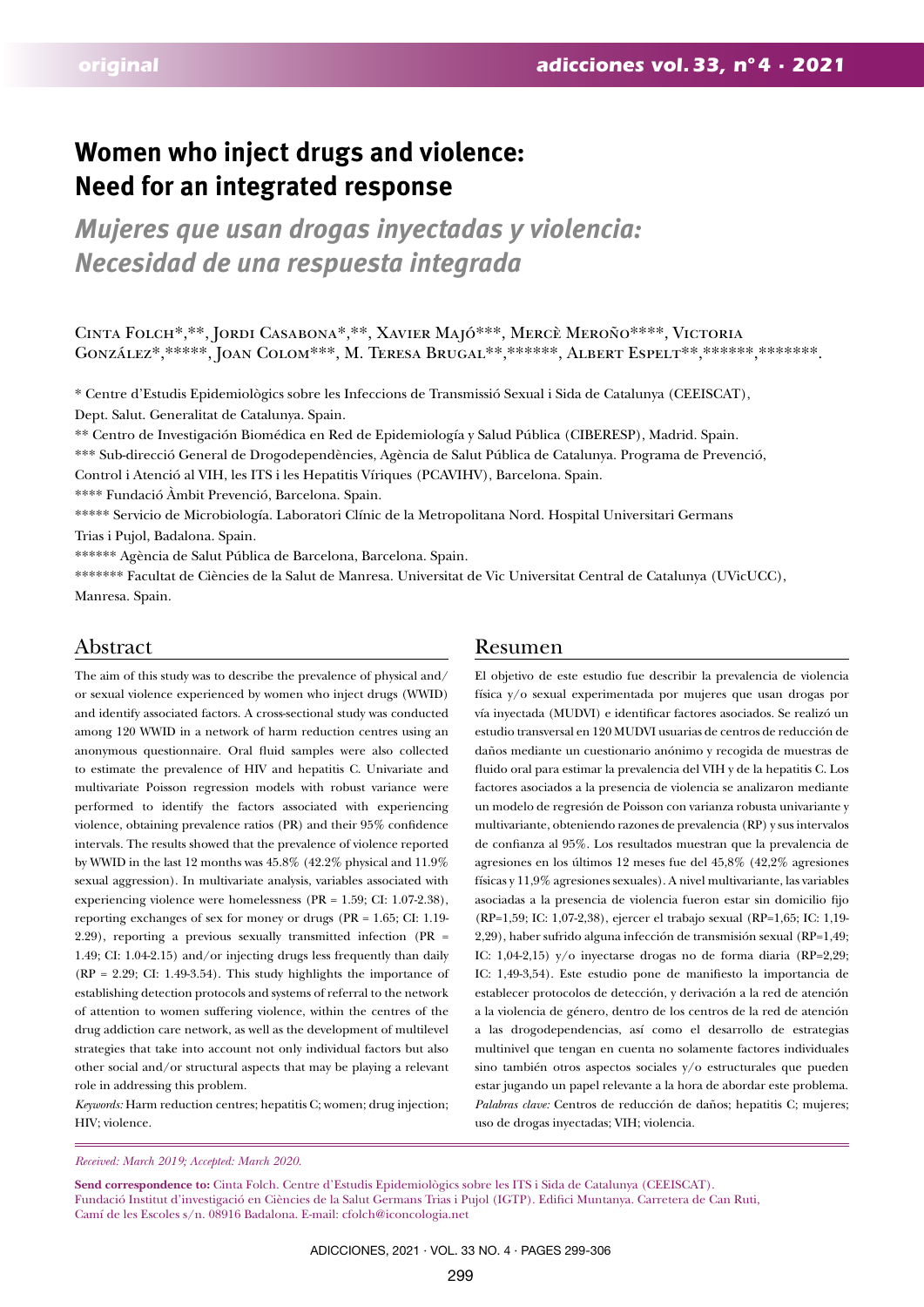Examples and the treatment of addictions is generally viewed from an androcentric perspective, that is, with a focus on the male point of view. This has led to women becoming invisible in the phenomenon, and consequently addictions is generally viewed from an androcentric perspective, that is, with a focus on the male point of view. This has led to women in the responses or policies to address it (Jiménez, Molina & García-Palma, 2014). The stigmatization and social rejection endured by women with drug addiction problems, and particularly women who inject drugs (WWID), results in less social or family support, greater isolation, and failure and/or delay to request help in overcoming the problem (Arpa, 2017; Falcón, 2006; UN Women, 2014). According to UNAIDS, data on HIV prevalence disaggregated by sex has been reported by 48 countries since 2011, with important differences depending on geographic area in the estimates of HIV prevalence in WWID. In most of these countries (28 of 41) the prevalence of HIV observed in women is higher than that reported in men who inject drugs (UNAIDS, 2014). In Catalonia, the estimated HIV prevalence in WWID recruited in harm reduction centres between 2008 and 2011 was also higher than that observed in men (38.7% and 31.5%, respectively) (Folch et al., 2008).

In the descriptions of factors associated with the increased vulnerability of WWID to HIV infection, hepatitis C and other sexually transmitted infections (STIs), the literature highlights factors at individual level (low selfesteem, loneliness, risk), social and/or community level (substance use issues in the family, partner conflicts), and factors at the structural level (discrimination, laws and policies) (Baral, Logie, Grosso, Wirtz & Beyrer, 2013; El-Bassel, Wechsberg & Shaw, 2012). One of these factors recurrently described in the literature is the physical and/ or sexual violence that WWID experience, mainly at the hands of their sexual partners, and which can reduce their ability to protect their own health by negotiating safer sexual and injection practices (Azim, Bontell & Strathdee, 2015; Iversen, Page, Madden & Maher, 2015). Moreover, the prejudices and social stigma suffered by women drug users because they do not meet the expectations of the socially accepted ideal limit and/or delay access to treatment and rehabilitation centres (Malinowska-Sempruch, Rychkova & Foundations, 2015).

In recent years, various authors have highlighted the synergistic interactions found among the epidemics of substance abuse, gender violence, and HIV infection, known as the SAVA syndemic (Substance Abuse, Violence and AIDS) (Gilbert et al., 2015; Meyer, Springer & Altice, 2011). Although gender-based violence against women, including child sexual abuse, intimate partner violence, and sexual assault (UN General Assembly, 1993), is not a direct mechanism for HIV transmission, a recent metaanalysis indicates that it can cause an increase in HIV risk between 28-52% among different populations of women,

including the group of women who use drugs (Li et al., 2014). The psychological consequences associated with the violence suffered by these women, such as anxiety, depression and low self-esteem, may limit their ability to apply safer injection and sexual practices (Wagner et al., 2009). Violence in women with drug addiction problems also results in problems of access and adherence to treatment. Furthermore, both the care network for women victims of gender violence and the drug addiction care network have had difficulties in incorporating the twin perspectives of drug dependence and violence in their care protocols (Lipsky et al., 2010; Ruiz-Olivares & Chulkova, 2016), despite the evidence shown by some studies of psychosocial interventions addressing intimate partner violence in women who use drugs in drug treatment centres (Gilbert et al., 2006; Tirado-Muñoz, Gilchrist, Lligoña, Gilbert & Torrens, 2015.)

There have only been a few studies in Spain quantifying and/or specifically addressing violence in women drug addicts and its consequences. An example of such studies is one carried out in Catalonia in drug treatment centres in which no differences were observed in terms of the levels of violence suffered by men and women attendees, although in terms of the type of violence, women suffered psychological and sexual violence more frequently (Arribas-Ibar et al., 2018). It is therefore important to provide elements which can help design appropriate and evidencebased actions for the comprehensive management of gender-based violence and drug addiction. The objective of this study was thus to describe the prevalence of physical and/or sexual violence experienced by WWID who attend harm reduction centres in Catalonia and to identify factors associated with having suffered some act of violence in the previous 12 months.

# **Methods**

Descriptive cross-sectional study carried out in 2014- 15 in harm reduction centres among WWID as part of the integrated system for epidemiological surveillance of HIV/STIs in Catalonia. Harm reduction programs in these centres include syringe exchange programs (SEPs), outreach programs, drug addiction treatment and monitoring centres (TMC) and supervised injection rooms.

### *Participants*

A convenience sample of WWID was selected, stratifying by centre and geographic area of origin, and using proportional allocation. Previously, a prospecting or mapping study was carried out in order to describe the type of population attending each centre. The inclusion criteria were being aged over 18 and having injected drugs at least once in the last 6 months.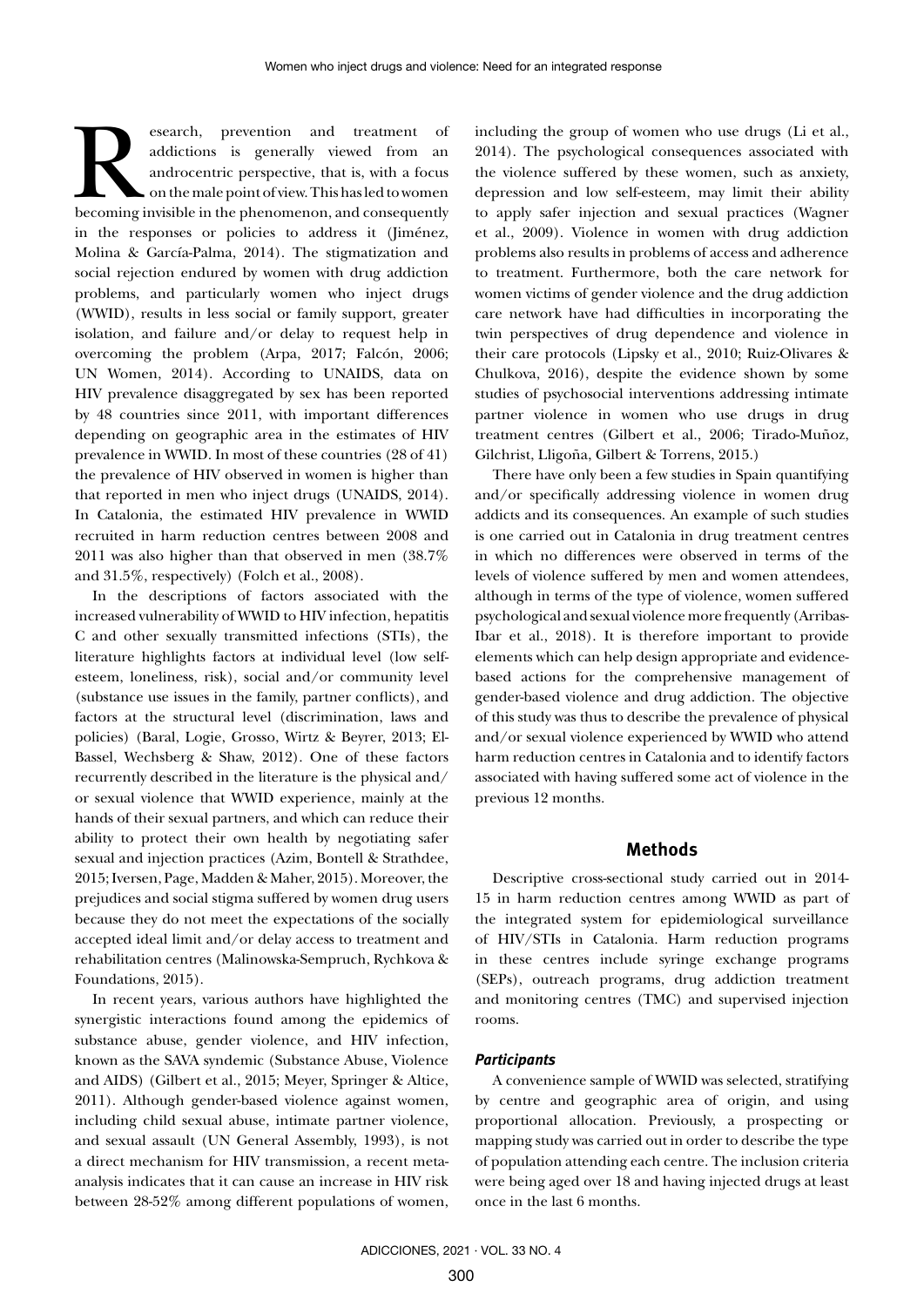#### *Questionnaire*

Epidemiological and behavioural information was collected using an anonymous questionnaire administered by interviewers, translated into Spanish, Romanian, and Russian, and adapted from the WHO model (WHO, 1994). The questionnaire collected information on sociodemographic characteristics, patterns of drug use, injection-related risk behaviours, sexual behaviour, knowledge of serological status regarding HIV, HCV and other STIs, use of social and health services, prison stay, access to prevention and violence suffered in the last year, among others. Specifically, the questions regarding violence were: "*In the last 12 months, how many times have you suffered any type of physical aggression (been beaten, pushed, hit, ...)?,* and *In the last 12 months, how many times have you suffered any type of sexual assault or abuse?* The dependent variable was defined as having suffered some act of physical violence and/or sexual assault or abuse in the last 12 months.

#### *Biological samples*

In addition, oral fluid samples were collected using the ORASURE device (Epitope Inc. USA) to estimate the prevalence of antibodies against HIV and HCV infection, respectively. ADALTIS Detect-HIV kits, version 4, were used to detect anti-HIV antibodies in oral fluid samples (Chohan et al., 2001), and the HCV 3.0 SAVe ELISA (Ortho-Clinical Diagnostics) assay for the detection of anti-HCV antibodies (Judd et al., 2003). Being an anonymous study, with testing valid for an epidemiological study but not approved for individual diagnosis, test results were not made available to the participants; however, participants were offered the possibility to be tested at the Voluntary Counselling and Testing sites network of Catalonia.

#### *Ethical aspects*

All participants signed informed consent form. The study protocol was approved an informed consent form by the Ethics Committee of the Hospital Universitari Germans Trias i Pujol.

#### *Statistical analysis*

A descriptive analysis of the main variables was carried out and Pearson's χ2 test and Fisher's exact test were used to compare proportions according to whether or not the women had suffered violent situations. Quantitative variables were compared using the t-test for independent samples after running Levene's equality of variance test. The factors associated with having suffered sexual and/or physical violence in women were analyzed using a Poisson regression model with robust univariate and multivariate variance (Espelt, Bosque-Prous & Marí-Dell'Olmo, 2019; Espelt, Mari-Dell'Olmo, Penelo & Bosque-Prous, 2017), estimating prevalence ratios (PR) and their 95% confidence

intervals (CI). Variables with a significance level  $< 0.10$  in the univariate analysis were included in the multivariate model, and an error level of 5% was considered for all analyses. The SPSS version 17 statistical package was used.

#### **Results**

Of the total 120 WWID participating in the study, more than half (67.2%) were of Spanish origin and 32.8% were from other countries, mainly from Eastern Europe  $(42.9\%)$  and Italy  $(35.7\%)$ . The mean age was 35.4 years (SD: 8.9; range: 18-61 years), and 50.8% of the women were currently being treated for their addiction.

The prevalence of assaults in the last 12 months was 45.8% in total, 42.2% in the case of physical assaults and 11.9% for sexual assaults. Both types of violence were reported by 8.3% of WWID. Among the WWID who claimed to have suffered some type of physical aggression in the last 12 months  $(n = 51)$ , 37.3% occurred on one occasion, 23.5% on two, and the rest on three or more occasions (39.2%). In the case of the 15 women who had suffered sexual assaults, 66.7% stated that it was only once, 20% twice and 13.4% three or more times.

Table 1 describes the socio-demographic and behavioural profile of the women based on whether or not they suffered any type of physical and/or sexual assault. Statistically significant differences are observed in the percentage of WWID who reported having had commercial sex, this percentage being higher among WWID who claimed to have suffered some type of aggression in the last 12 months (29.1% and 9.7%, respectively).

The self-reported lifetime prevalence of STIs was higher in WWID who claimed to have suffered some type of violence (49.1% (CI: 36.4%-61.9%) vs. 24.6% (CI: 15.8%  $-36.3\%$ ; p < 0.001). There were no significant differences in the prevalence of HIV and HCV between women who claimed to have suffered some type of violence and those who did not (Figure 1).

Regarding people who assaulted them physically and/ or sexually, intimate partners stand out in first place (43.1% and 35.3%, respectively), with friends and/or acquaintances second (22.4% and 23.5%, respectively). Approximately 6% of WWID who have suffered physical or sexual violence affirm that it came from their sexual clients, while 10% of those suffering physical violence affirm that it was from the police (Table 2).

The factors associated at the univariate and multivariate level with having suffered sexual and/or physical violence are presented in Table 3. At the multivariate level, an association is observed between being homeless (RP = 1.59; CI: 1.07- 2.38), performing sex work (RP = 1.65; CI: 1.19- 2.29), declaring to have suffered any STI (RP = 1.49; CI: 1.04-2.15) and/or injecting drugs not on a daily basis with the presence of violence in WWID  $(RP = 2.29; CI: 1.49-3.54)$ .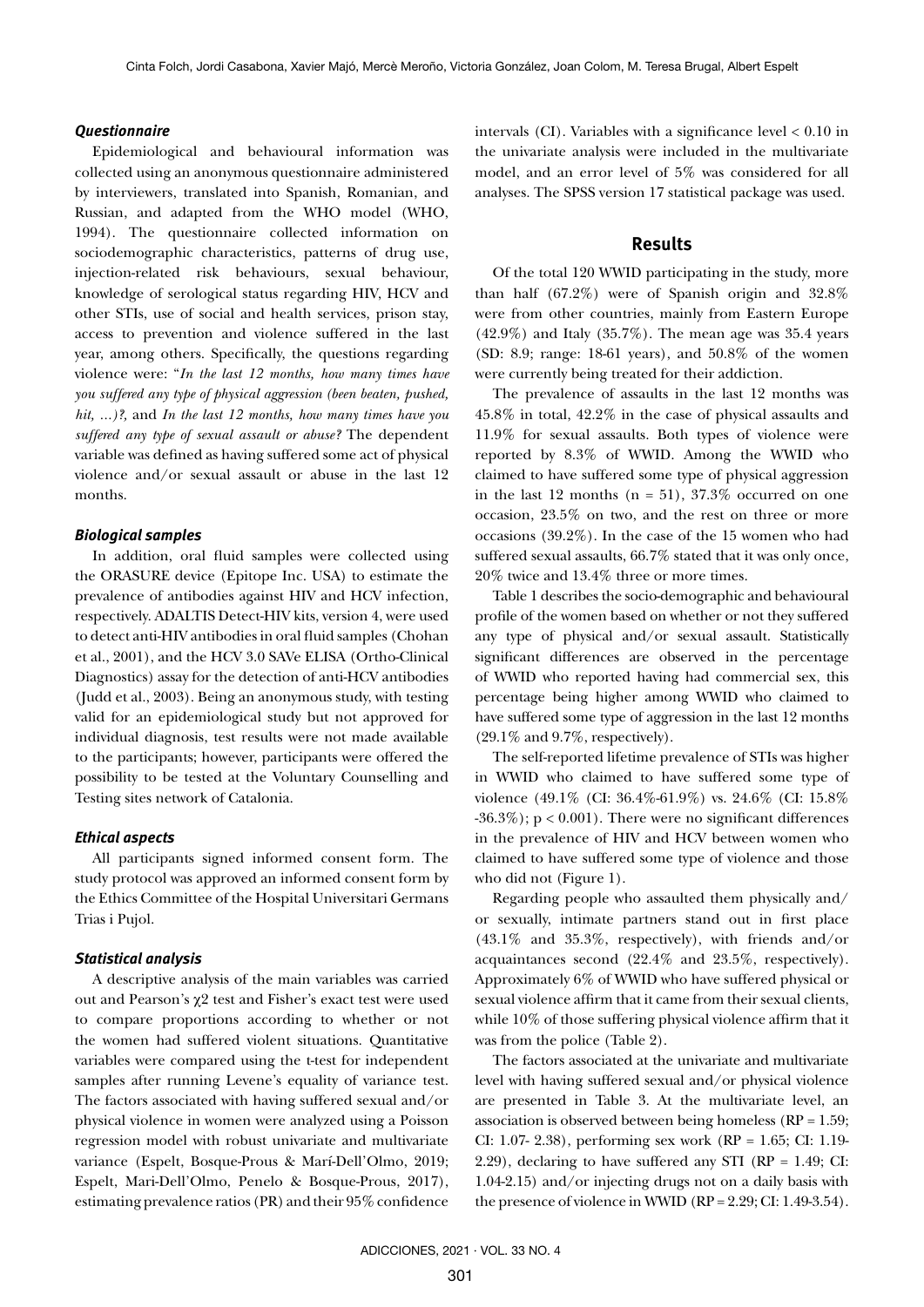Table 1. *Socio-demographic profile. drug use patterns and sexual behaviours in WWID in relation to suffering violence or not (previous 12 months).*

Table 2. *Physical and/or sexual violence in WWID by type of perpetrator (previous 12 months).*

|                                      | Physical and/or<br>sexual violence |                              |       |
|--------------------------------------|------------------------------------|------------------------------|-------|
|                                      | ℅                                  | $No(n=65)$ Yes $(n=55)$<br>% | р     |
| Age: Under 30 years                  | 19 (29.2)                          | 18 (32.7)                    | 0.679 |
| <b>Country of origin: Spain</b>      | 42 (64.6)                          | 47(67.3)                     | 0.094 |
| Primary or lower level of education  | 42 (64.6)                          | 35 (63.6)                    | 0.911 |
| Ever in prison                       | 34 (52.3)                          | 38 (69.1)                    | 0.061 |
| <b>Currently in treatment</b>        | 32 (49.2)                          | 28(50.9)                     | 0.953 |
| Years of injecting: 0-5              | 22 (33.8)                          | 15(27.8)                     | 0.476 |
| Injecting daily or 2-3 days/week*    | 48 (73.8)                          | 39 (70.9)                    | 0.720 |
| Accepted used syringes*              | 10(15.4)                           | 10(18.2)                     | 0.682 |
| Given used syringes to others*       | 21(32.3)                           | 18 (32.7)                    | 0.961 |
| Shared other paraphernalia*          | 41(63.1)                           | 38 (70.4)                    | 0.402 |
| Sex with stable partner (SP)*        | 40(61.5)                           | 38 (69.1)                    | 0.387 |
| Sex with occasional partner (OP)*    | 14 (21.5)                          | 15 (27.3)                    | 0.465 |
| Inconsistent use of condoms with SP* | 33 (50.8)                          | 33 (60.0)                    | 0.597 |
| Inconsistent use of condoms with OP* | 5(7.7)                             | 9(16.4)                      | 0.324 |
| Sex with clients*                    | 6(9.7)                             | 16 (29.1)                    | 0.007 |
| Sex with injecting SP                | 25(38.5)                           | 28 (50.9)                    | 0.171 |

|                              | <b>Physical violence</b><br>$(n=51)$ | <b>Sexual violence</b><br>$(n=15)$ |  |
|------------------------------|--------------------------------------|------------------------------------|--|
|                              | %                                    | %                                  |  |
| Intimate partner             | 43.1                                 | 35.3                               |  |
| <b>Parents</b>               | 3.4                                  | 0.0                                |  |
| <b>Relatives</b>             | 3.4                                  | 0.0                                |  |
| Friends/acquaintances        | 22.4                                 | 23.5                               |  |
| <b>Sex clients</b>           | 6.9                                  | 5.9                                |  |
| Involved in drug trafficking | 5.2                                  | 11.8                               |  |
| <b>Neighbours</b>            | 0.0                                  | 5.9                                |  |
| <b>Police</b>                | 10.3                                 | 0.0                                |  |
| <b>Unknown</b>               | 25.9                                 | 2.4                                |  |

*Note*. \*previous 6 months.



*Figure 1.* Self-declared STIs and prevalence of HIV and HCV in WWID in relation to suffering violence or not.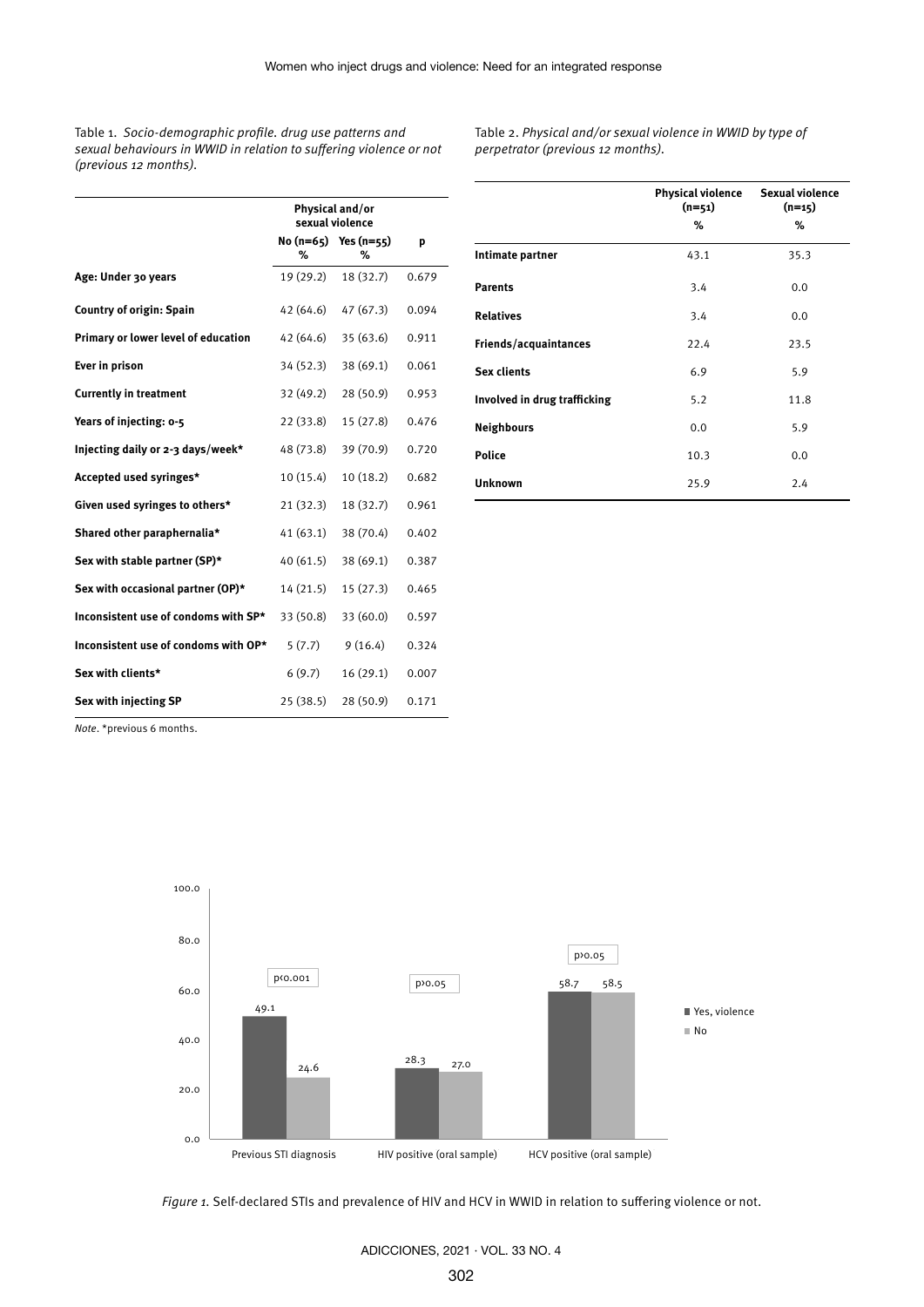Table 3. *Socio-demographic profile, drug use patterns and sexual behaviours associated with suffering violence in WWID (previous 12 months).*

|                                 | P    | <b>RP</b>    | IC95%         | <b>RPa</b>   | IC95%     |
|---------------------------------|------|--------------|---------------|--------------|-----------|
| Age                             |      |              |               |              |           |
| < 30 years                      | 48.6 | $\mathbf{1}$ |               |              |           |
| 30 years or over                | 44.6 | 0.92         | $0.61 - 1.38$ |              |           |
| Country of origin               |      |              |               |              |           |
| Spain                           | 46.8 | $\mathbf{1}$ |               |              |           |
| Other                           | 43.9 | 0.94         | $0.62 - 1.43$ |              |           |
| <b>Educational level</b>        |      |              |               |              |           |
| Primary or lower                | 45.4 | $1\,$        |               |              |           |
| ≥ Secondary                     | 46.5 | 1.02         | $0.68 - 1.53$ |              |           |
|                                 |      |              |               |              |           |
| Ever in prison                  |      |              |               |              |           |
| No                              | 35.4 | $\mathbf{1}$ |               |              |           |
| Yes                             | 52.8 | 1.49         | 0.96-2.32     |              |           |
| Homeless*                       |      |              |               |              |           |
| No                              | 42.6 | $\mathbf{1}$ |               | $\mathbf{1}$ |           |
| Yes                             | 57.7 | 1.36         | $0.90 - 2.03$ | 1.59         | 1.07-2.38 |
| Source of income*               |      |              |               |              |           |
| None legally                    | 37.5 | $\mathbf 1$  |               |              |           |
| Legal                           | 51.4 | 1.37         | $0.89 - 2.11$ |              |           |
| <b>Years of injecting</b>       |      |              |               |              |           |
| $0 - 5$                         | 40.5 | $1\,$        |               |              |           |
| > 5                             | 47.6 | 1.17         | $0.75 - 1.85$ |              |           |
|                                 |      |              |               |              |           |
| Daily injecting                 |      |              |               |              |           |
| No                              | 59.1 | 1.99         | 1.26-3.16     | 2.29         | 1.49-3.54 |
| Yes                             | 29.6 | $\mathbf{1}$ |               | 1            |           |
| Accepting used syringes*        |      |              |               |              |           |
| No                              | 45.0 | $1\,$        |               |              |           |
| Yes                             | 50.0 | 1.11         | 0.68-1.81     |              |           |
| Giving used syringes to others* |      |              |               |              |           |
| No                              | 45.7 | $\mathbf{1}$ |               |              |           |
| Yes                             | 46.1 | 1.01         | $0.67 - 1.53$ |              |           |
| Stable partner*                 |      |              |               |              |           |
| No                              | 40.5 | $\mathbf{1}$ |               |              |           |
| Yes                             | 48.7 | 1.2          | 0.78-1.86     |              |           |
|                                 |      |              |               |              |           |
| <b>Occasional partner</b><br>No | 44.0 | $\mathbf{1}$ |               |              |           |
| Yes                             | 51.7 | 1.17         | $0.77 - 1.80$ |              |           |
|                                 |      |              |               |              |           |
| Sex with clients*               |      |              |               |              |           |
| No                              | 41.1 | $\mathbf{1}$ |               | $\mathbf{1}$ |           |
| Yes                             | 72.7 | 1.77         | 1.24-2.52     | 1.65         | 1.19-2.29 |
| Stable partner who injects      |      |              |               |              |           |
| No                              | 40.3 | $\mathbf{1}$ |               |              |           |
| Yes                             | 52.8 | 1.31         | 0.89-1.93     |              |           |
| HIV (oral fluid)                |      |              |               |              |           |
| No                              | 45.2 | $\mathbf{1}$ |               |              |           |
| Yes                             | 46.9 | 1.04         | $0.67 - 1.61$ |              |           |
| <b>HCV</b> (oral fluid)         |      |              |               |              |           |
| No                              | 45.8 | $\mathbf{1}$ |               |              |           |
| Yes                             | 45.6 | 0.99         | $0.66 - 1.49$ |              |           |
|                                 |      |              |               |              |           |
| Any STI<br>No                   | 36.4 | $1\,$        |               | $\mathbf{1}$ |           |
| Yes                             | 62.8 | 1.73         | 1.19-2.52     | 1.49         | 1.04-2.15 |
|                                 |      |              |               |              |           |

*Note*. \*previous 6 months; PR: Prevalence ratio; PRa: Adjusted prevalence ratio.

# **Discussion**

The data from this study confirm the high prevalence of physical and/or sexual assaults suffered by WWID in Spain, often from their intimate partners, a prevalence higher than that observed in women in the general population (Llopis, Castillo, Rebollida & Stocco, 2005). Specifically, approximately half of WWID using harm reduction centres in Catalonia claim to have suffered this type of violence in the previous year, and this prevalence is higher in women who carry out sex work and who are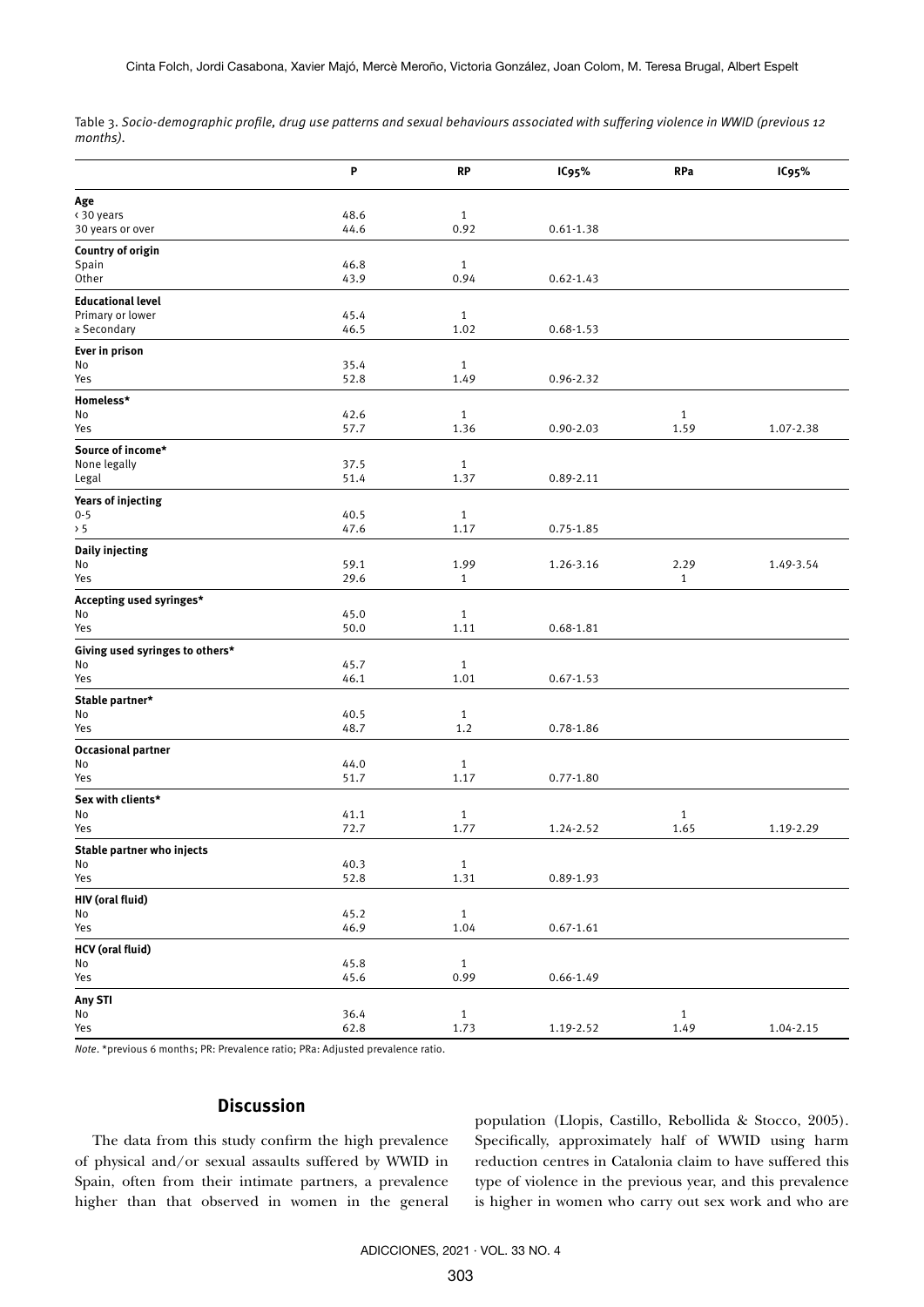homeless, thus justifying the need to develop combined prevention strategies (UNAIDS, 2010) which take into account not only individual factors but also other social and/or structural aspects that may be playing a relevant role in addressing this problem.

A range of previous studies have already shown an association between being a female drug user and a higher probability of suffering some type of violence (Arribas-Ibar et al., 2018; Llopis et al., 2005). Most of the violent situations experienced by WWID attending harm reduction centres happen with their intimate partners, many of whom are also injecting drug users. In these couples it has been observed that separating the relationship from substance use is a complex matter given the mixture of ambivalent attitudes towards both (Chait & Calvo, 2005). In addition, WWID often do not identify situations of violence towards them or assume the greater aggressiveness of their partners when they are under the influence of drugs to be "normal" (Martínez Redondo, 2009). However, it would be a mistake to focus exclusively on intimate partner violence because a high percentage of these attacks also occur in environments involving friends and acquaintances and even strangers, as well as in the form of physical aggression by police. Previous studies carried out in other countries such as Canada also show a high percentage of WWID (43.5%) who say they have been victims of violence by acquaintances (Marshall, Fairbairn, Li, Wood & Kerr, 2008).

The study show an association between suffering some type of violence in the previous year and engaging in sex work in exchange for money and/or drugs, a result which is consistent with earlier studies carried out internationally (Azim et al., 2015). WWID who perform sex work often face certain social and structural barriers which stop them from accessing prevention programs and the necessary sociohealth services (El-Bassel, Shaw, Dasgupta & Strathdee, 2014). In addition to situations of violence faced by women involved in sex work, especially women who practise on the street (Deering et al., 2013), WWID face particularly highrisk situations for HIV infection and other STIs, such as using drugs with their clients (Strathdee et al., 2011), or difficulties in negotiating condom use with stable clients who give them more money to finance their drug use (Robertson et al., 2014).

Living on the street is also associated with having suffered some type of violence in the previous year, a result already observed in earlier studies in both men and women who inject drugs (Marshall et al., 2008). Homeless WWID suffer worse forms of subordination and inequality which exacerbate their invisibility and social exclusion, and which are sometimes expressed through violence, either by their partners or their clients if carrying out sex work (Bourgois, Prince & Moss, 2004). This association could also be due to different factors related to the precarious social conditions of these people (criminal activities, poverty, little social support...) (Marshall et al., 2008).

A higher prevalence of lifetime STIs is observed in WWID who have suffered violence (49% vs. 25%). Although this issue is not exclusive to the WWID population, studies show women who have suffered some type of sexual violence from their partners have a higher risk of HIV/STI infections (Decker et al., 2014), with condoms being less frequently used in sexual relations due to the difficulties in negotiating their use when violence is involved. It can be said that drug use, violence and associated infections are synergistic health problems that interact with each other and negatively affect the health of the population, in this case of the WWID population (Gilbert et al., 2015).

A surprising fact is that WWID who injected daily had a lower probability of suffering violence compared to WWID injecting less frequently. A more detailed analysis of the characteristics of use would be necessary to be able to interpret the results correctly (other routes of administration, polydrug use, etc.).

Among the limitations of the study, we must first highlight the fact that it is not possible to generalize the data to all WWID in Catalonia since the sample was selected only in harm reduction centres, so we have no information regarding women who do not access these centres. However, attempts were made to diversify the type of recruitment centre as much as possible, and people from other countries were included to provide the most representative sample possible. Moreover, the prevalence of some risk behaviours collected through the self-report could be underestimated, as could the percentage of women who say they suffered some type of physical and/ or sexual assault. To minimize this, we sought to establish an environment of anonymity to facilitate the conduct of the interviews, using simple and understandable language. In addition, certain types of violence may not have been collected with the question included in the questionnaire (psychological violence, for example). Furthermore, the psychometric properties of the questionnaire in the present work were not assessed. Despite the small sample size, this is one of the few studies in our country to address the problem of addictions from a gender perspective. It would be interesting to be able to carry out future studies with a greater number of participants in order to perform analyses with greater statistical power. Finally, being a descriptive cross-sectional study, no causal relationships can be established between situations of violence and the risk factors analyzed.

Despite the limitations, the data from this study show that a high percentage of WWID recruited in harm reduction centres have been the victims of physical and/ or sexual violence on some occasion; this is particularly the case of women with worse social conditions such as those who report living on the street and those involved in sex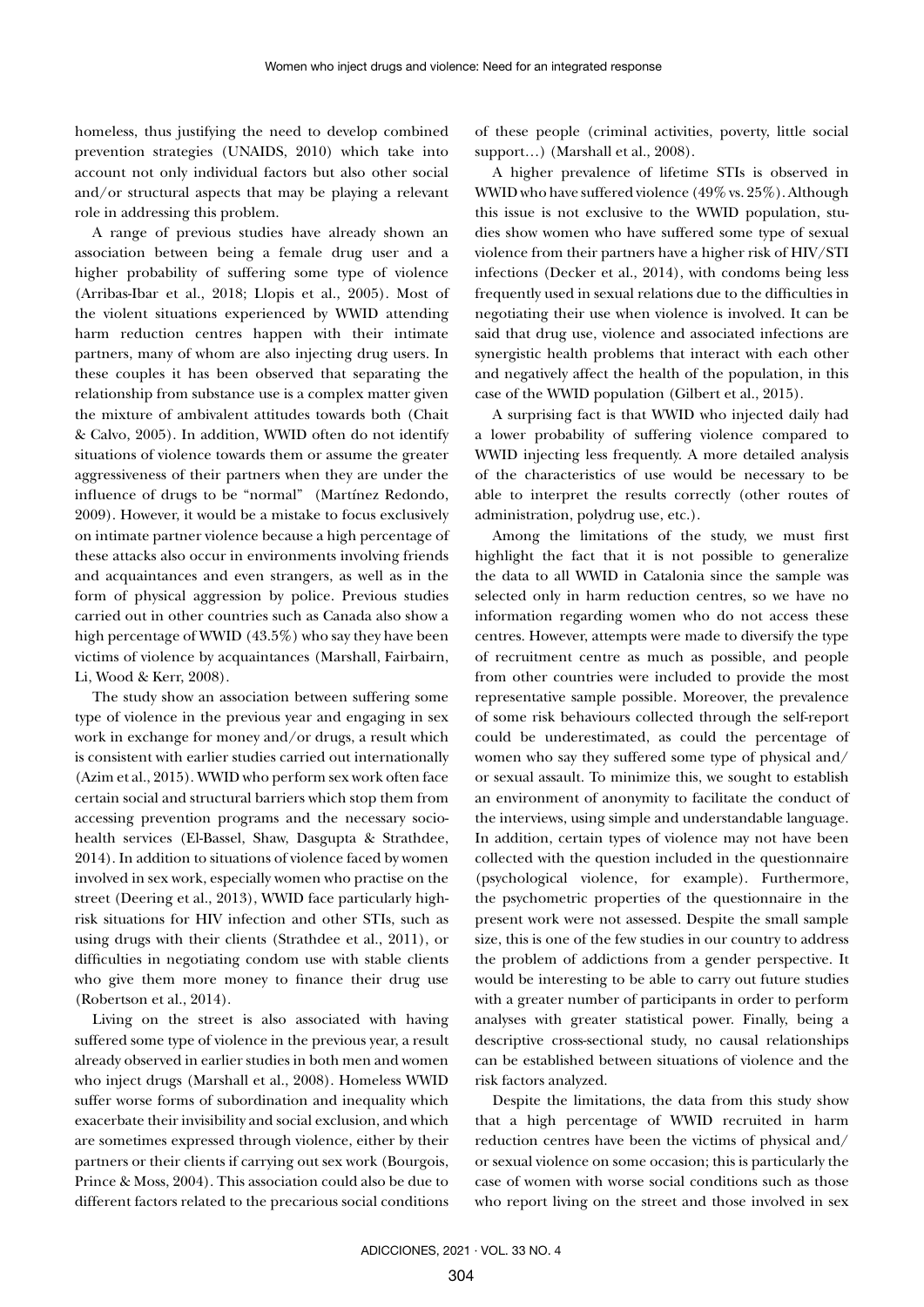work. The importance is therefore justified of establishing detection protocols and systems of referral to the care network for victims of gender violence within the network of drug addiction care centres used by the women, given the difficulties they sometimes have in identifying situations of violence because these have become a "normal" part of their daily lives.

Furthermore, it is also important to train the professionals who care for women, to create safe spaces for them from which they can work safely, without men, and also to work towards new types of masculinity based on respect for women. Finally, it should be ensured that women who use drugs and who also face situations of violence can access resources providing holistic interventions with comprehensive care for such women, given that most of these services are designed to serve men as the visible majority.

# **Acknowledgments**

The authors wish to thank the interviewers, the participating harm reduction centres, Oleguer Parés for his contributions to the manuscript, and especially all the women who use drugs and participated in the study.

# **Conflict of interests**

Albert Espelt is Associate Editor of the journal *Adicciones*. However, this played no role in the editorial process.

## **References**

- Arpa, S. (2017). *Women who use drugs: Issues, needs, responses, challenges and implications for policy and practice*. Lisbon, Portugal: EMCDDA Papers, Publications Office of the European Union.
- Arribas-Ibar, E., Suelves, J. M., Sanchez-Niubò, A., Tirado-Muñoz, J., Domingo-Salvany, A. & Brugal, M. T. (2018). Violence among illicit drug users recruited in drug treatment facilities. *Adicciones.* Advance publication online. doi:10.20882/adicciones.988.
- Azim, T., Bontell, I. & Strathdee, S. A. (2015). Women, drugs and HIV. *International Journal of Drug Policy*, *26 (Supl. 1)*, 16-21. doi:10.1016/j.drugpo.2014.09.003.
- Baral, S., Logie, C. H., Grosso, A., Wirtz, A. L. & Beyrer, C. (2013). Modified social ecological model: A tool to guide the assessment of the risks and risk contexts of HIV epidemics. *BMC Public Health*, *13*, 482. doi:10.1186/1471- 2458-13-482.
- Bourgois, P., Prince, B. & Moss, A. (2004). The everyday violence of hepatitis C among young women who inject drugs in San Francisco. *Human Organization*, *63*, 253- 264. doi:10.17730/humo.63.3.h1phxbhrb7m4mlv0.
- Chait, L. & Calvo, B. Z. (2005). Mujeres drogodependientes maltratadas: Análisis para la intervención. *Trastornos Adictivos*, *7*, 104-113. doi:10.1016/S1575-0973(0.5)74515- 3.
- Chohan, B. H., Lavreys, L., Mandaliya, K. N., Kreiss, J. K., Bwayo, J. J., Ndinya-Achola, J. O. & Martin, H. L. (2001). Validation of a modified commercial enzyme-linked immunoassay for detection of human immunodeficiency virus type 1 immunoglobulin G antibodies in saliva. *Clinical and Diagnostic Laboratory Immunology*, *8*, 346-348. doi:10.1128/CDLI.8.2.346-348.2001.
- Decker, M. R., Miller, E., McCauley, H. L., Tancredi, D. J., Anderson, H., Levenson, R. R. & Silverman, J. G. (2014). Recent partner violence and sexual and drug-related STI/HIV risk among adolescent and young adult women attending family planning clinics. *Sexually Transmitted Infections*, *90*, 145-149. doi:10.1136/ sextrans-2013-051288.
- Deering, K. N., Lyons, T., Feng, C. X., Nosyk, B., Strathdee, S. A., Montaner, J. S. G. & Shannon, K. (2013). Client demands for unsafe sex: The socioeconomic risk environment for HIV among street and off-street sex workers. *Journal of Acquired Immune Deficiency Syndromes*, *63*, 522-531. doi:10.1097/QAI.0b013e3182968d39.
- El-Bassel, N., Wechsberg, W. M. & Shaw, S. A. (2012). Dual HIV risk and vulnerabilities among women who use or inject drugs: No single prevention strategy is the answer. *Current Opinion in HIV and AIDS*, *7*, 326-331. doi:10.1097/COH.0b013e3283536ab2.
- El-Bassel, N., Shaw, S. A., Dasgupta, A. & Strathdee, S. A. (2014). Drug use as a driver of HIV risks: Re-emerging and emerging issues. *Current Opinion in HIV and AIDS*, *9*, 150-5. doi:10.1097/COH.0000000000000035.
- Espelt, A., Mari-Dell'Olmo, M., Penelo, E. & Bosque-Prous, M. (2017). Applied Prevalence Ratio estimation with different Regression models: An example from a crossnational study on substance use research. *Adicciones*, *29*, 105-112. doi:10.20882/adicciones.823.
- Espelt, A., Bosque-Prous, M. & Marí-Dell'Olmo, M. (2019). Considerations on the use of Odds Ratio versus Prevalence or Proportion Ratio. *Adicciones*, *31*, 257-259. doi:10.20882/adicciones.1416.
- Falcón, C. M. (2006). Invisibilidad y estigmatización del consumo de drogas en las mujeres. In A. García-Mina & M. J. Carrasco (Eds.), *Diferencias de género en el uso de las drogas* (pp. 13-35). España: Universidad Pontificia Comillas.
- Folch, C., Esteve, A., Sanclemente, C., Martró, E., Lugo, R., Molinos, S.,… Casabona, J. (2008). Prevalence of human immunodeficiency virus, Chlamydia trachomatis, and Neisseria gonorrhoeae and risk factors for sexually transmitted infections among immigrant female sex workers in Catalonia, Spain. *Sexually Transmitted Diseases*, *35*, 178-183. doi:10.1097/OLQ.0b013e31815a848d.